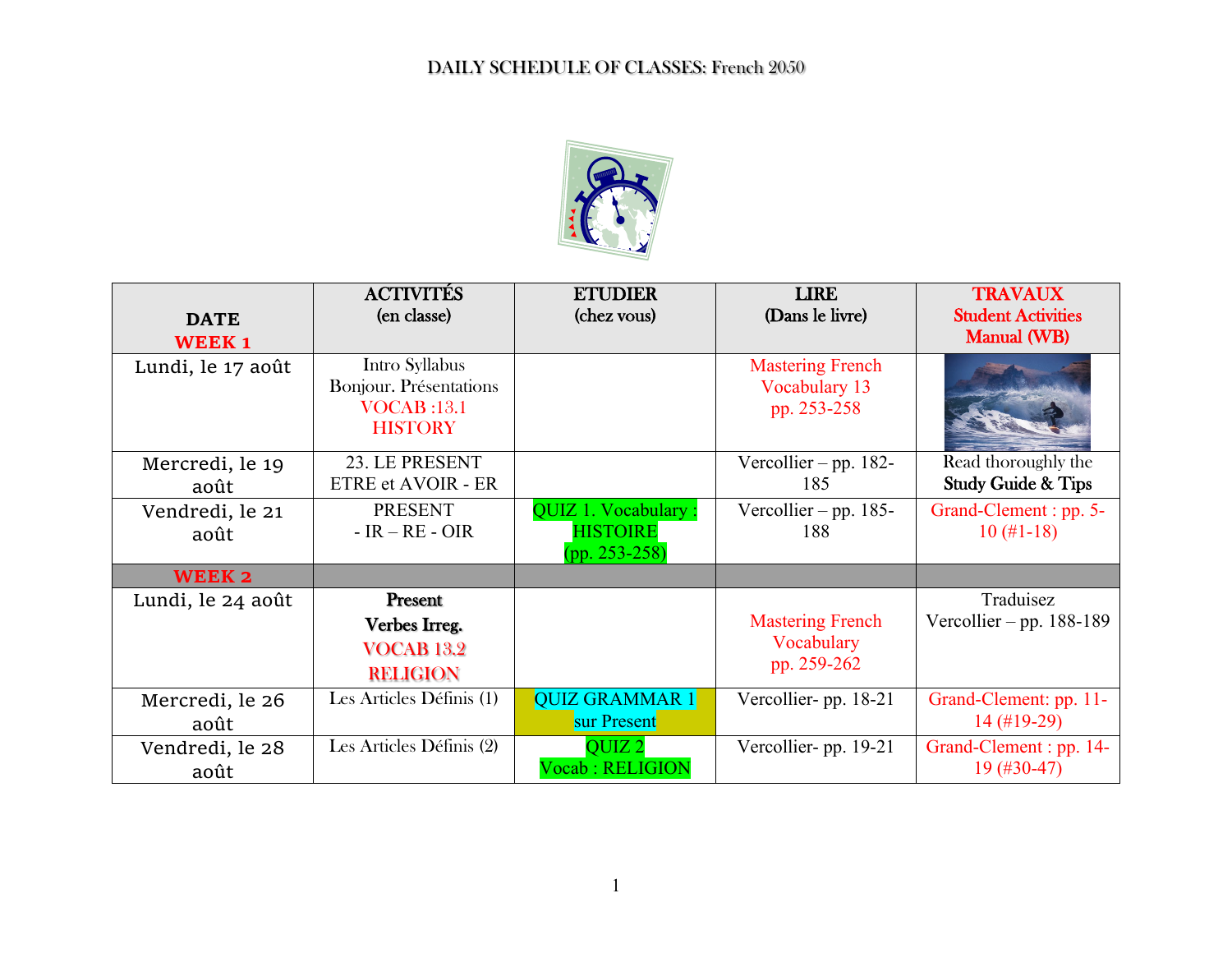|                   | <b>CLASS ACTIVITIES</b>   | <b>STUDY</b>             | <b>READ</b>                   | <b>HOMEWORK</b>       |
|-------------------|---------------------------|--------------------------|-------------------------------|-----------------------|
| <b>DATE</b>       | (in class)                | (at home)                | (in Text Book)                | In Work Book (WB)     |
| <b>WEEK 3</b>     |                           |                          |                               |                       |
| Lundi, le 31 août | 2. L'ARTICLE              |                          | Vercollier-pp. 22-25          | Traduisez             |
|                   | <b>INDÉFINI</b>           |                          |                               | Vercollier p. 20      |
|                   | <b>VOCAB 13.3</b>         |                          | pp. 263-266                   |                       |
|                   | <b>PHILOSOPHY</b>         |                          |                               |                       |
| Mercredi, le 2    | Prépositions              |                          | Vercollier - pp. 132-137      | Traduisez             |
| Septembre         |                           |                          |                               | Vercollier p. 26      |
| Vendredi, le 4    | 4. LE NOM                 | QUIZ 3:                  | Vercollier-pp. 31-34          | Traduisez             |
| Septembre         |                           | <b>Vocab PHILOSOPHIE</b> | <b>Mastering Vocab</b>        | Vercollier p. 30      |
|                   |                           | (pp. 263-266)            | pp. 267-271                   |                       |
| WEEK 4            |                           |                          |                               |                       |
| Lundi, le 7       | <b>LE NOM</b>             |                          | Vercollier - pp. 34-38        |                       |
| Septembre         |                           |                          |                               |                       |
| Mercredi, le 9    | 25. Le PASSE              |                          | Vercollier - pp. $195-197$    | Grand-Clement pp. 20- |
| Septembre         | <b>COMPOSE</b> avec avoir |                          |                               | 23                    |
| Vendredi, le 11   | <b>Le PASSE COMPOSE</b>   | $QUIZ$ ?:                | <b>Mastering French Vocab</b> |                       |
| Septembre         | avec être                 | <b>BILAN SUR</b>         | pp. 288-291                   |                       |
|                   |                           | <b>ARTICLES + NOM</b>    |                               |                       |
| WEEK <sub>5</sub> |                           |                          |                               |                       |
| Lundi, le 14      | <b>Le PASSE COMPOSE</b>   |                          | <b>Mastering French</b>       |                       |
| Septembre         | <b>VOCAB: PEACE</b>       |                          | pp. 297-301                   |                       |
|                   | <b>WAR 14.8</b>           |                          |                               |                       |
| Mercredi, le 16   |                           | <b>QUIZ GRAMMAIRE 3</b>  | Vercollier - pp. $46-49$      |                       |
| Septembre         |                           | sur                      |                               |                       |
|                   | <b>L'ADJECTIF</b>         | <b>LE PASSE COMPOSE</b>  |                               |                       |
| Vendredi, le 18   | <b>QUALIFICATIF</b>       | QUIZ 4.                  | Vercollier - pp. 50-53        |                       |
| Septembre         |                           |                          |                               |                       |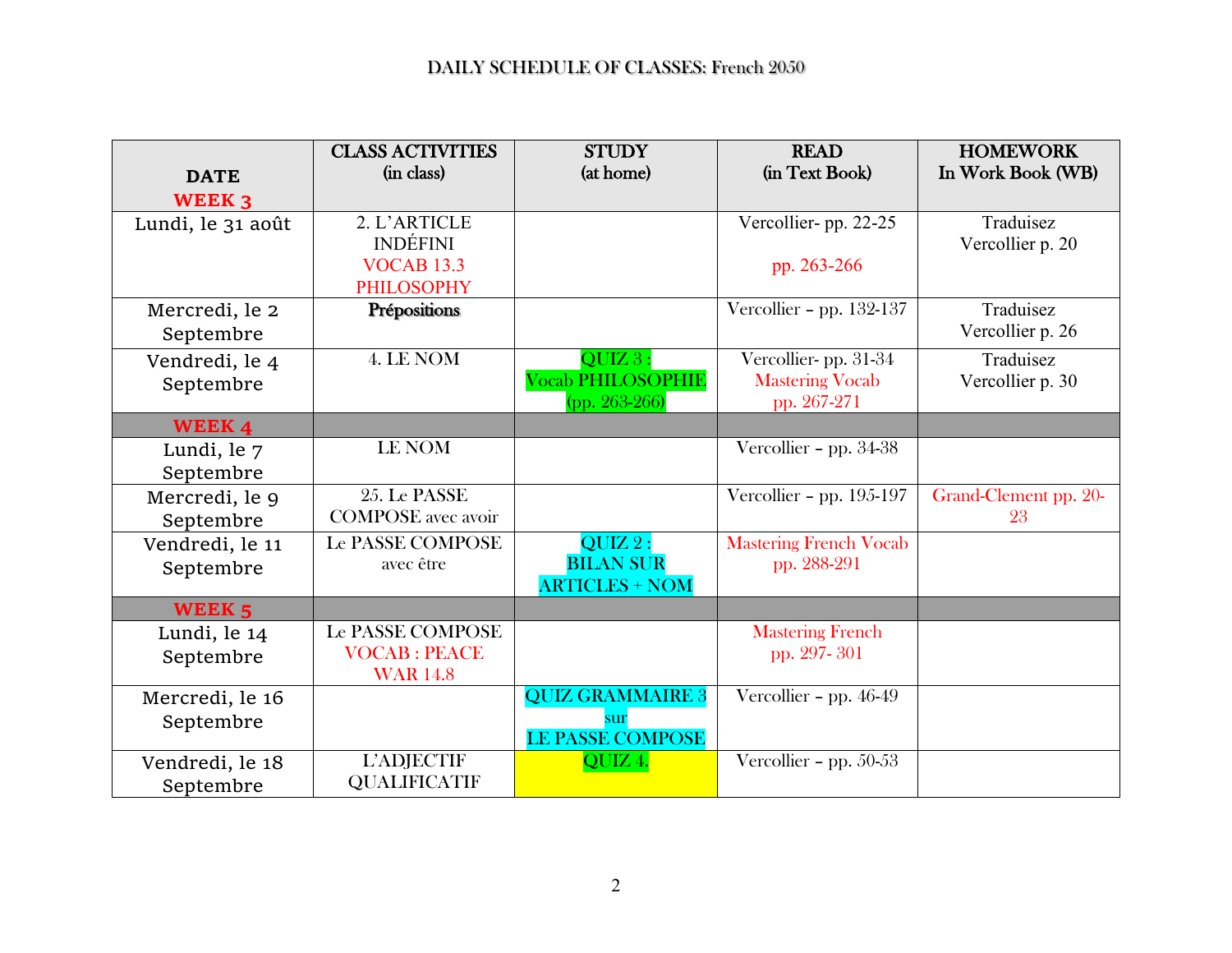|  | <b>VOCAB: GUERRE ET</b> |  |
|--|-------------------------|--|
|  | <u>Tan a bhan an s</u>  |  |
|  | nn                      |  |
|  |                         |  |

|                 | <b>CLASS ACTIVITIES</b> | <b>STUDY</b>                   | <b>READ</b>                | <b>HOMEWORK</b>          |
|-----------------|-------------------------|--------------------------------|----------------------------|--------------------------|
| <b>DATE</b>     | (in class)              | (at home)                      | (in Text Book)             | In Work Book (WB)        |
| <b>WEEK 6</b>   |                         |                                |                            |                          |
| Lundi, le 21    | <b>7. LES DEGRES DE</b> |                                | Vercollier - pp. $55-59$   | Vercollier – p. $54$     |
| Septembre       | <b>L'ADJECTIF</b>       |                                |                            |                          |
|                 | <b>COMPARATIF</b>       |                                | <b>Mastering French</b>    |                          |
|                 | <b>SUPERLATIF</b>       |                                | pp. 303 - 306              |                          |
|                 | <b>VOCAB: ECONOMY</b>   |                                |                            |                          |
| Mercredi, le 23 | <b>8. L'ADVERBE</b>     |                                | Vercollier - pp. $61-65$   | Traduisez                |
| Septembre       |                         |                                |                            | Vercollier – pp. 59-60   |
| Vendredi, le 25 | <b>9. ADVERBE DE</b>    | QUIZ 5.                        | Vercollier - pp. $200-204$ | Traduisez                |
| Septembre       | <b>MANIERE</b>          | <b><i>VOCAB ECONOMIE -</i></b> |                            | Vercollier – pp. $66-67$ |
|                 |                         | <b>AGRICULTURE: pp.</b>        |                            |                          |
|                 |                         | 303-306                        |                            |                          |
| WEEK 7          |                         |                                |                            |                          |
| Lundi, le 28    | 26. L'IMPARFAIT         |                                | Vercollier - pp. $68-70$   | Traduisez                |
| Septembre       |                         |                                |                            | Vercollier - pp. 205     |
| Mercredi, le 30 | 10. LE PRONOM           |                                | Vercollier - pp. 74-77     | Traduisez                |
| Septembre       | PERSONNEL - Y -         |                                |                            | Vercollier pp. 71-73     |
|                 |                         |                                |                            |                          |
| Vendredi, le 2  | LE PRONOM EN et         | <b>QUIZ GRAMMAR 4:</b>         | Vercollier - pp. 78-80     | Traduisez                |
| Octobre         | LE                      | <b>L'IMPARFAIT</b>             |                            | Vercollier pp. 77        |
|                 |                         |                                |                            |                          |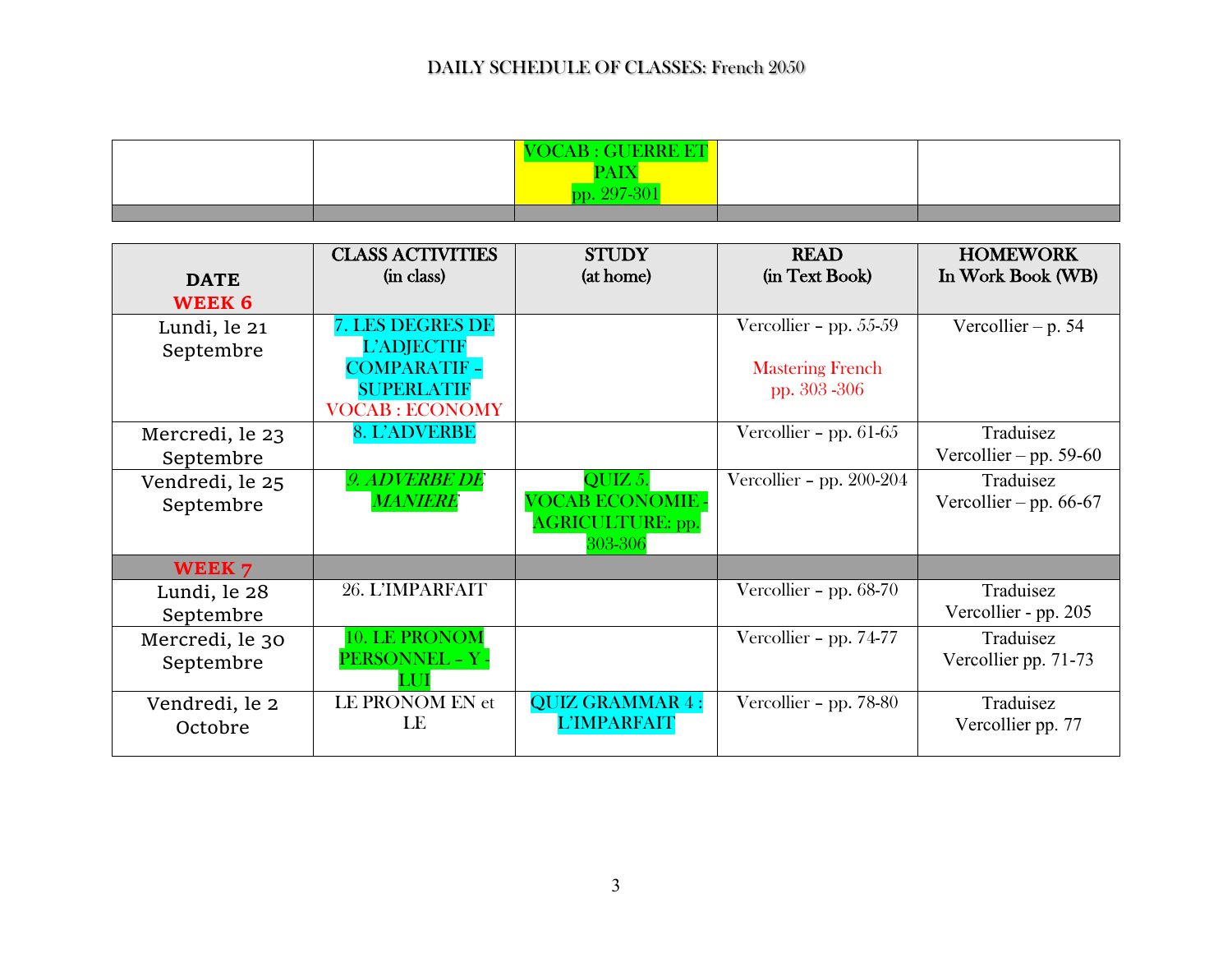|                     | <b>CLASS ACTIVITIES</b>  | <b>STUDY</b> | <b>READ</b>               | <b>HOMEWORK</b>   |
|---------------------|--------------------------|--------------|---------------------------|-------------------|
| <b>DATE</b>         | (in class)               | (at home)    | (in Text Book)            | In Work Book (WB) |
| WEEK 8              |                          |              |                           |                   |
|                     |                          |              |                           |                   |
| Lundi, le 5 Octobre | <b>PLACE DU PRONOM</b>   |              | Vercollier - pp. $81-83$  | Traduisez         |
|                     |                          |              |                           | Vercollier pp. 80 |
|                     |                          |              |                           |                   |
|                     | 12. Le PRONOM            |              | Vercollier - pp. $94-98$  |                   |
| Mercredi, le 7      | <b>RELATIF : QUI QUE</b> |              |                           |                   |
| Octobre             |                          |              |                           |                   |
|                     | <b>DONT - LEQUEL -</b>   |              | Vercollier - pp. $98-101$ |                   |
| Vendredi, le 9      | OU                       |              |                           |                   |
| Octobre             |                          |              |                           |                   |
|                     |                          |              |                           |                   |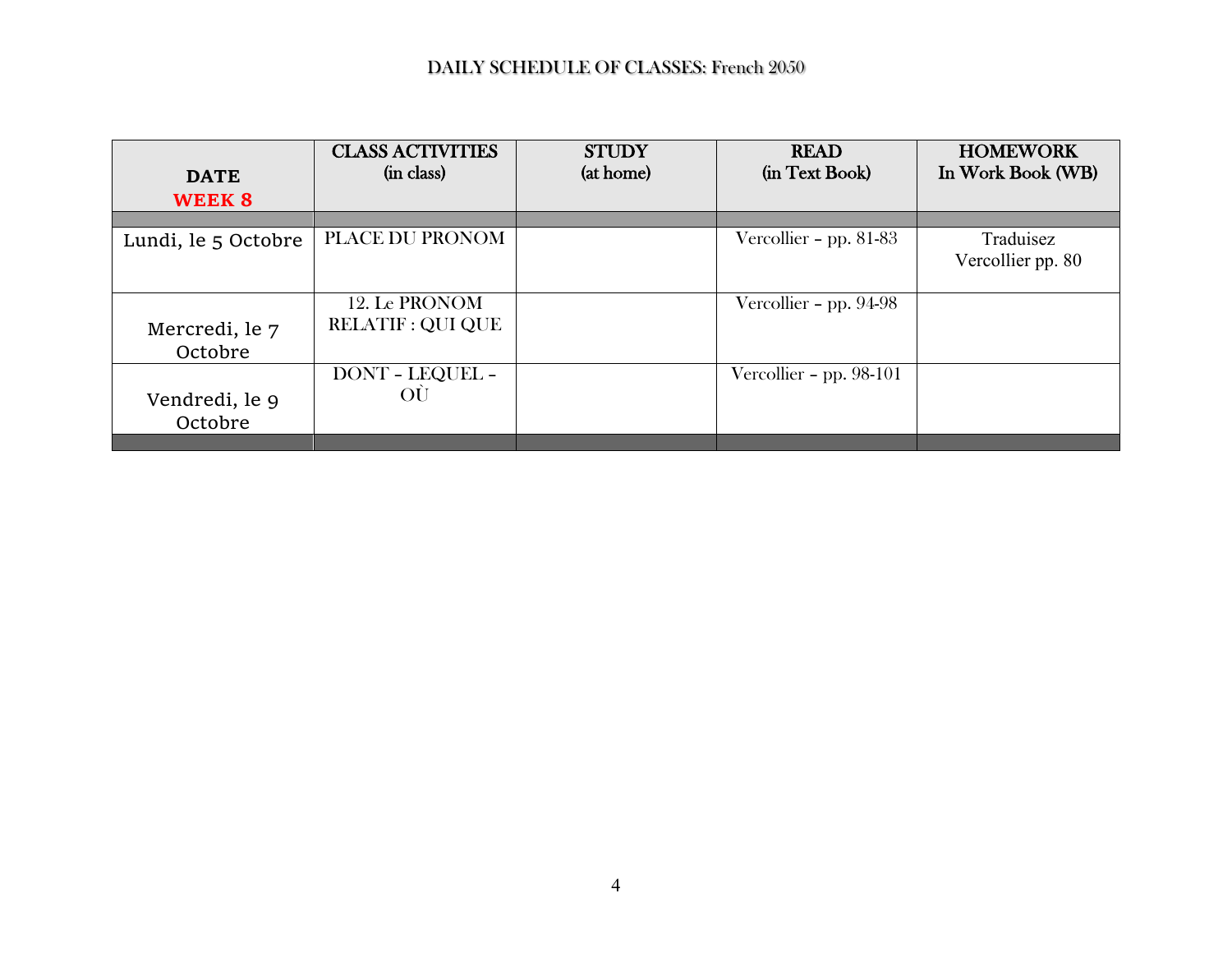|                            | <b>CLASS ACTIVITIES</b>        | <b>STUDY</b>              | <b>READ</b>                | <b>HOMEWORK</b>            |
|----------------------------|--------------------------------|---------------------------|----------------------------|----------------------------|
| <b>DATE</b>                | (in class)                     | (at home)                 | (in Text Book)             | In Work Book (WB)          |
| <b>WEEK 9</b>              |                                |                           |                            |                            |
| Lundi, le 12               | <b>13. ADJECTIFS ET</b>        | <b>QUIZ GRAMMAIRE 5</b>   | Vercollier - pp. $106-110$ | Traduisez                  |
| Octobre                    | <b>PRONOMS</b>                 | <b>PRONOMS</b>            |                            | Vercollier – pp. $102-105$ |
|                            | <b>POSSESSIFS</b>              |                           |                            |                            |
| Mercredi, le 14            | <b>MID-TERM EX</b>             |                           |                            |                            |
| Octobre                    |                                |                           |                            |                            |
| Vendredi, le 16            | <b>Emplois</b>                 |                           | Vercollier - pp. $111-113$ |                            |
| Octobre                    | <b>PRONOMS</b>                 |                           |                            |                            |
|                            |                                |                           |                            |                            |
| <b>WEEK 10</b>             |                                |                           |                            |                            |
| Lundi, le 19               | 21. Les VERBES                 |                           | Vercollier - pp. $166-169$ | Grand-Clement pp. 20-      |
| Octobre                    | <b>PRONOMINAUX</b>             |                           |                            | 23                         |
|                            | <b>VOCAB: BUSINESS</b>         |                           | <b>Mastering French</b>    |                            |
|                            | $15.3 - 15.5$                  |                           | $17:$ pp. $345 - 349$      |                            |
|                            | <b>LE PASSE SIMPLE</b>         |                           | Vercollier - pp. 198       | Grand-Clément pp. 77-      |
| Mercredi, le 21<br>Octobre | Etre et Avoir                  |                           |                            | 81 (#213-226)              |
|                            |                                |                           |                            |                            |
| Vendredi, le 23            | <b>LE PASSE SIMPLE</b>         | QUIZ 6.                   | Grand-Clément              | Traduisez                  |
| Octobre                    |                                | <b>VOCAB: LES</b>         | pp. 81-84 (#227-240)       | Vercollier pp. 198-199     |
|                            |                                | <b>AFFAIRES -</b>         |                            |                            |
|                            |                                | <b>TECHNOLOGIE</b>        |                            |                            |
|                            |                                | pp. 309-311; 313 - 315    |                            |                            |
| <b>WEEK 11</b>             |                                |                           |                            |                            |
| Lundi, le 26               | <b>VOCAB: MONEY</b>            |                           | <b>Mastering French</b>    |                            |
| Octobre                    | <b>BANK 15.6</b>               | <b>QUIZ GRAMMAIRE</b>     | pp. 350 - 355              | Grand-Clement pp. 141-     |
|                            | 22. Les Formes en -            | <b>6: LE PASSE SIMPLE</b> | Vercollier - pp. 172-177   | 145                        |
|                            | <b>ANT</b> : Participe Présent |                           |                            |                            |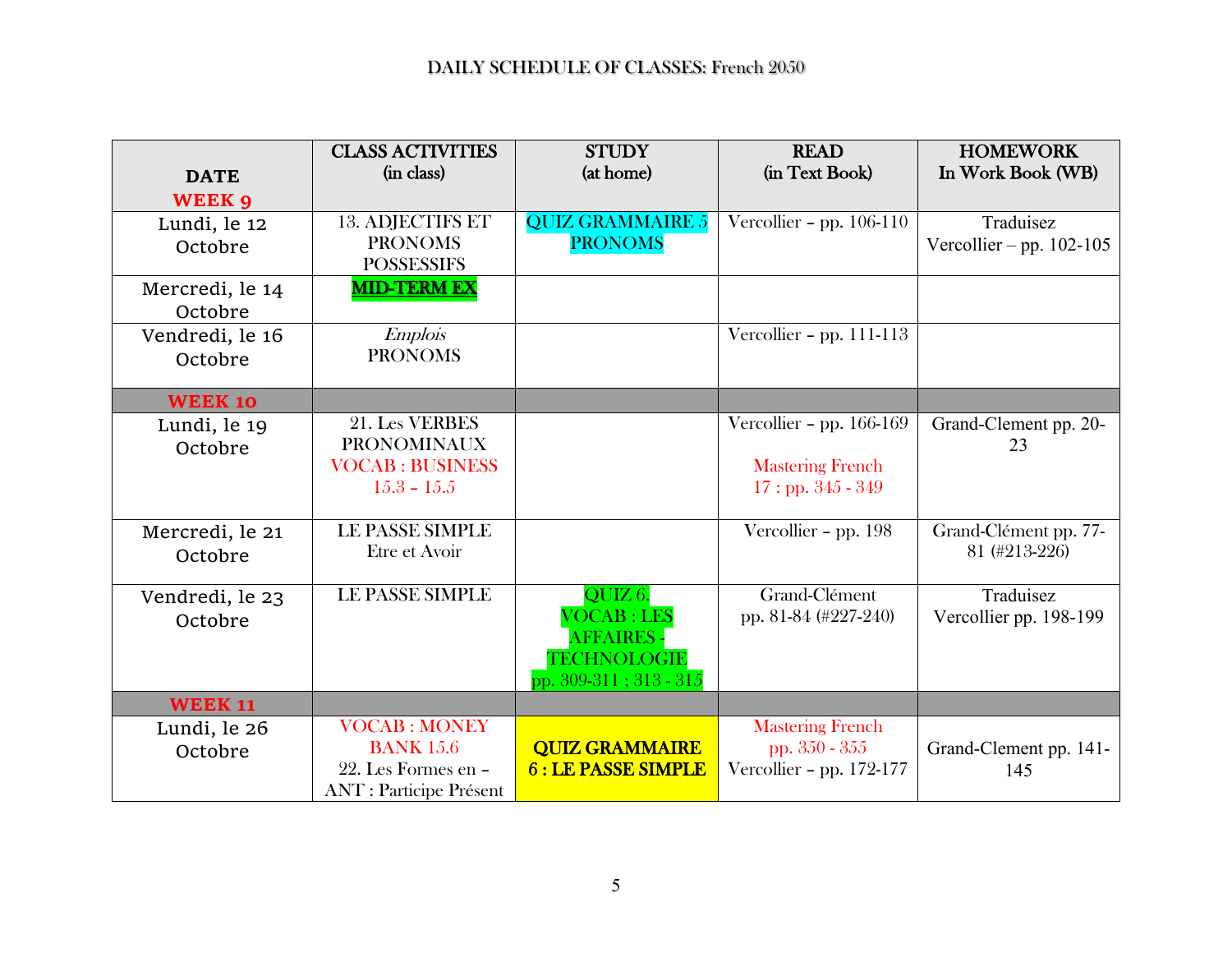| Mercredi, le 28<br>Octobre    | 24. L'IMPERATIF                                               | QUIZ7.<br>VOCAB : LA<br><b>BANQUE -</b><br><b>L'ARGENT</b>       | Vercollier - pp. $190-193$                                               |                                         |
|-------------------------------|---------------------------------------------------------------|------------------------------------------------------------------|--------------------------------------------------------------------------|-----------------------------------------|
| Vendredi, le 30<br>Octobre    | Lecture : Le Petit-Prince<br><b>CHAP1</b>                     |                                                                  | Saint-Exupery<br>Le Petit-Prince                                         | Traduire Le Petit Prince<br>(PP) Chap 1 |
| <b>DATE</b><br><b>WEEK 12</b> | <b>CLASS ACTIVITIES</b><br>(in class)                         | <b>STUDY</b><br>(at home)                                        | <b>READ</b><br>(in Text Book)                                            | <b>HOMEWORK</b><br>In Work Book (WB)    |
|                               |                                                               |                                                                  |                                                                          |                                         |
| Lundi, le 3<br>Novembre       | <b>VOCAB: NATURE 18</b><br>27. L'Accord du<br>PARTICIPE PASSE |                                                                  | <b>Mastering French</b><br>pp. $363 - 367$<br>Vercollier - pp. $206-208$ | Traduisez<br>Vercollier pp. 170-71      |
| Mercredi, le 5<br>Novembre    | <b>ACCORD PARTICIPE</b>                                       | QUIZ 8.<br><b>VOCABULAIRE: LA</b><br><b>NATURE</b><br>pp. 363-67 | Vercollier pp. 208-211                                                   | Grand-Clement pp. 146-<br>147           |
| Vendredi, le 7<br>Novembre    | Lecture : Le Petit-Prince<br>CHAP <sub>2</sub>                |                                                                  | Le Petit-Prince                                                          | Petit Prince. Chap 2                    |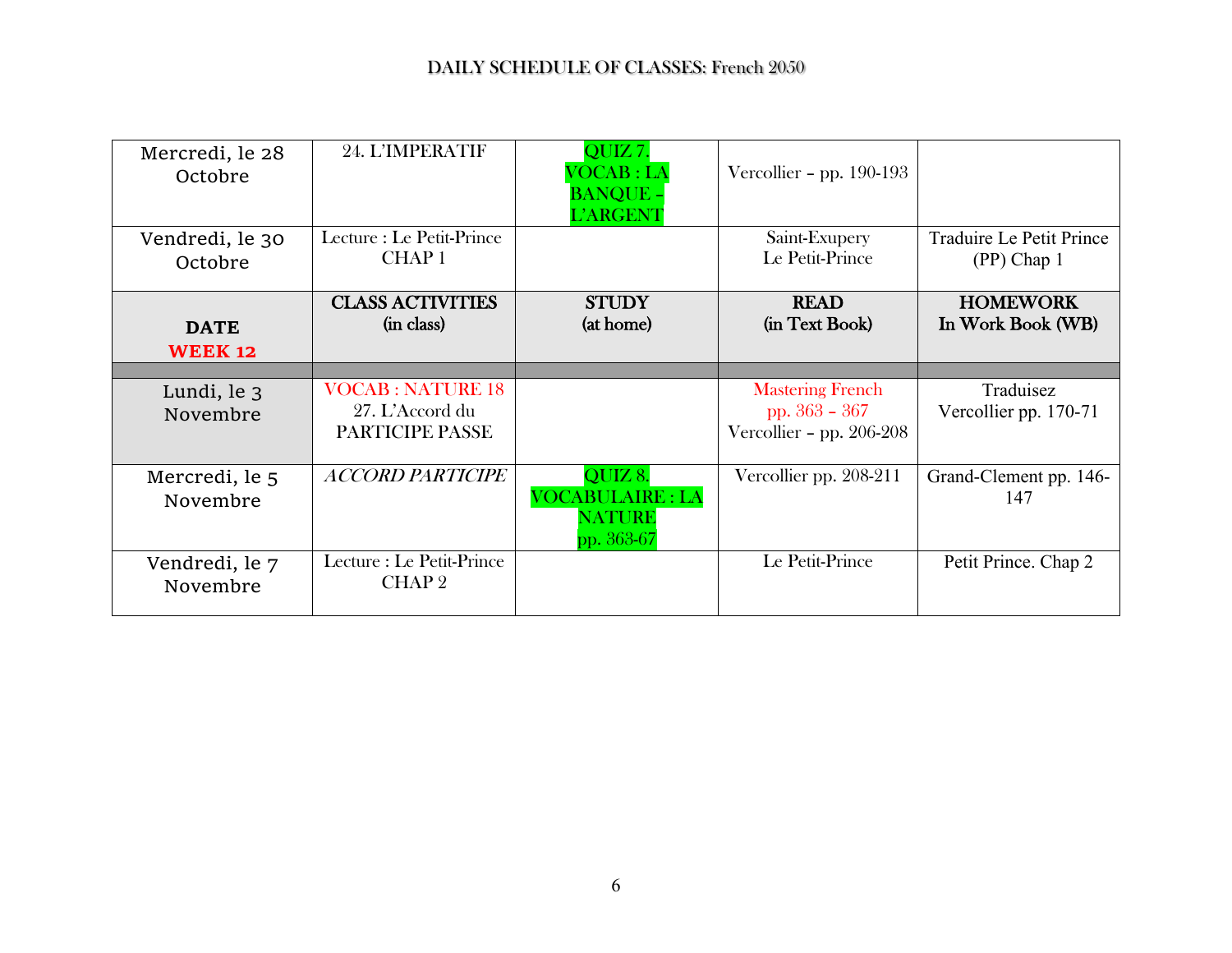|                             | <b>CLASS ACTIVITIES</b>                   | <b>STUDY</b>                                                     | <b>READ</b>                      | <b>HOMEWORK</b>                                                        |
|-----------------------------|-------------------------------------------|------------------------------------------------------------------|----------------------------------|------------------------------------------------------------------------|
| <b>DATE</b>                 | (in class)                                | (at home)                                                        | (in Text Book)                   | In Work Book (WB)                                                      |
| <b>WEEK 13</b>              |                                           |                                                                  |                                  |                                                                        |
| Lundi, le 9<br>Novembre     | 28. LE FUTUR<br><b>SIMPLE</b>             | <b>QUIZ GRAMMAIRE 7</b><br>L'ACCORD DU<br><b>PARTICIPE PASSE</b> | Vercollier pp. 213-217           | Traduisez<br>Vercollier : pp. $211-212$<br>Grand-Clement pp. 60-<br>68 |
| Mercredi, le 11<br>Novembre | LE FUTUR<br><b>ANTERIEUR</b>              |                                                                  | Vercollier: pp. 217              | Grand-Clement pp. 70-<br>74                                            |
| Vendredi, le 13<br>Novembre | Lecture : Le Petit-Prince<br><b>CHAP3</b> |                                                                  | Saint-Exupery<br>Le Petit-Prince | PP. Chap 3                                                             |
| <b>WEEK 14</b>              |                                           |                                                                  |                                  |                                                                        |
| Lundi, le 16<br>Novembre    | 29. ANTERIORITÉ.<br>PLUS-QUE-PARFAIT      | <b>QUIZ GRAMMAIRE</b><br>8 : LE FUTUR                            | Vercollier : pp. $219-220$       | Traduisez.<br>Vercollier: pp. 218<br>Grand-Clement. 53-58              |
| Mercredi, le 18<br>Novembre | <b>REVISIONS</b>                          |                                                                  |                                  |                                                                        |
| Vendredi, le 20<br>Novembre | Lecture : Le Petit-Prince<br>CHAP4        |                                                                  | Le Petit-Prince                  | PP. Chap 4                                                             |